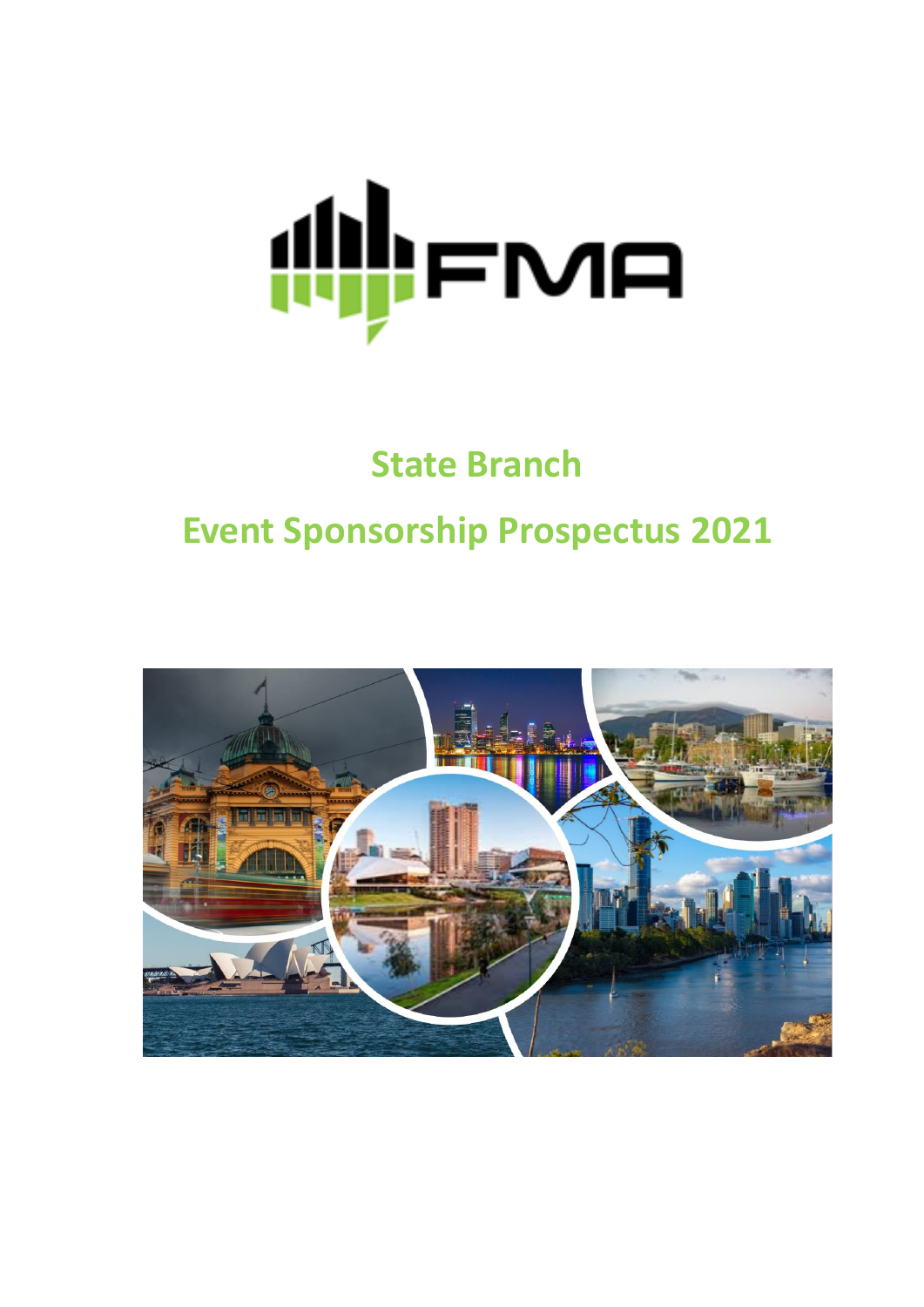

## **Sponsorship Prospectus**

The Facility Management Association of Australia is a peak industry body serving and promoting the interests of those who operate and maintain Australia's built environment.

As the peak national body for facilities management, we represent and advocate on behalf of the people and organisations who manage Australia's built environment. With more than 2000 members, a database of over 5000 FM contacts, and 12000+ LinkedIn followers, we are the authoritative source of information on facilities management in Australia.

### **FMA State Events**

The FMA State Branch Committees host several State based events each year and provides sponsorship opportunities for our members to actively promote and connect directly with key decision makers and professional within the facilities management industry.

Our event program includes special events, information sessions (breakfast or lunch), site tours, and networking events.

Our event sponsorship packages provide a cost-effective way to grow your business and professional networks. Benefits of Sponsorship include:

- $\blacksquare$  Brand association with the peak industry body
- Brand leveraging with industry professionals
- Networking and business development opportunities
- Strategic win-win relationship with growing target group who require facilities management services
- Connecting to members and associates through FMA Australia
	- *Please note this prospectus is constantly updated with new information, so please ensure you refer to the latest version available by contacting your FMA Branch committee member or the FMA office.*

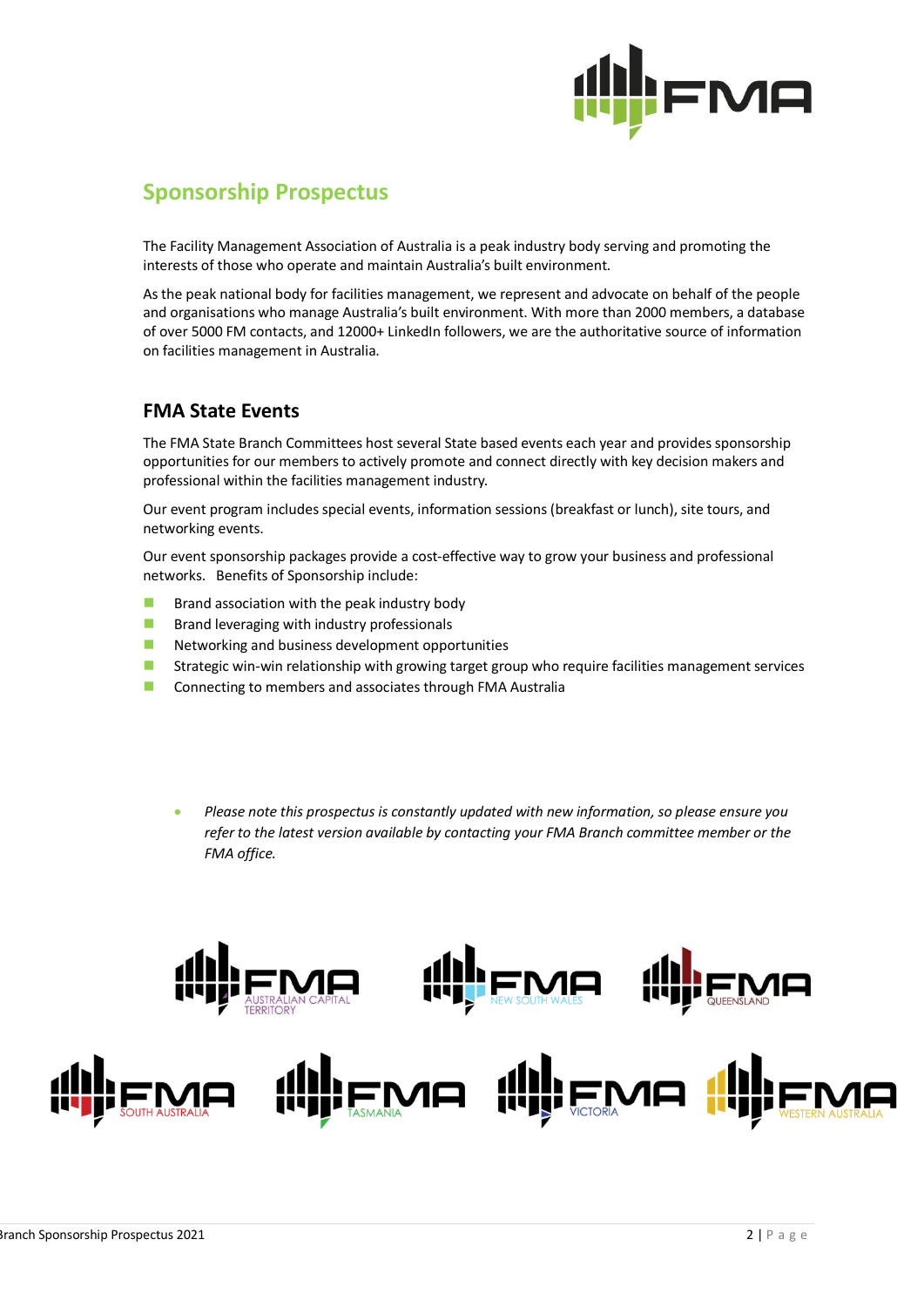



# **Information Sessions, Networking Events, International Women's Day, World FM Day, NSW Melbourne Cup Lunch, Christmas Events**

These information sessions may include breakfast or lunches, and all sessions allow time for networking. These events are a great way of providing the FM Industry with technical information and updates on regulations, standards and practices. These sessions are very popular with our members. Duration 2-3 hours.

| Logo on all event marketing & website<br>Logo on event display slide<br>$\overline{2}$<br>Complimentary registration<br>1<br>1<br>Corp sign display on stage (banner)<br>$\overline{2}$<br>1<br>$\overline{2}$<br>1<br>Corporate sign display (banner)<br>Provision of Welcome Address<br>Acknowledgement in welcome speech<br>Corp sign display - Registration desk<br>Delegate gift (optional)<br>Optional introductory video<br><b>Total Investment (ex GST)</b><br><b>NSW</b><br>\$3,500<br>\$2,000<br>\$1,500<br>Vic<br>\$2,500<br>\$1,750<br>\$1,000<br>\$1,750<br>Qld<br>\$1,250<br>\$750<br><b>WA</b><br>\$1,750<br>\$1,250<br>\$750<br>\$1,000<br>\$750<br>\$500<br><b>SA</b><br>\$1,000<br><b>TAS</b><br>\$750<br>\$500<br>\$1,000<br>\$750<br>\$500<br><b>ACT</b> | <b>BENEFITS</b> | PRINCIPAL EVENT<br>PONSOR | <b>DREVEN</b><br><b>SPONSOR</b> | EVENT SPONSOR<br><b>UPPORTING</b> |
|------------------------------------------------------------------------------------------------------------------------------------------------------------------------------------------------------------------------------------------------------------------------------------------------------------------------------------------------------------------------------------------------------------------------------------------------------------------------------------------------------------------------------------------------------------------------------------------------------------------------------------------------------------------------------------------------------------------------------------------------------------------------------|-----------------|---------------------------|---------------------------------|-----------------------------------|
|                                                                                                                                                                                                                                                                                                                                                                                                                                                                                                                                                                                                                                                                                                                                                                              |                 |                           |                                 |                                   |
|                                                                                                                                                                                                                                                                                                                                                                                                                                                                                                                                                                                                                                                                                                                                                                              |                 |                           |                                 |                                   |
|                                                                                                                                                                                                                                                                                                                                                                                                                                                                                                                                                                                                                                                                                                                                                                              |                 |                           |                                 |                                   |
|                                                                                                                                                                                                                                                                                                                                                                                                                                                                                                                                                                                                                                                                                                                                                                              |                 |                           |                                 |                                   |
|                                                                                                                                                                                                                                                                                                                                                                                                                                                                                                                                                                                                                                                                                                                                                                              |                 |                           |                                 |                                   |
|                                                                                                                                                                                                                                                                                                                                                                                                                                                                                                                                                                                                                                                                                                                                                                              |                 |                           |                                 |                                   |
|                                                                                                                                                                                                                                                                                                                                                                                                                                                                                                                                                                                                                                                                                                                                                                              |                 |                           |                                 |                                   |
|                                                                                                                                                                                                                                                                                                                                                                                                                                                                                                                                                                                                                                                                                                                                                                              |                 |                           |                                 |                                   |
|                                                                                                                                                                                                                                                                                                                                                                                                                                                                                                                                                                                                                                                                                                                                                                              |                 |                           |                                 |                                   |
|                                                                                                                                                                                                                                                                                                                                                                                                                                                                                                                                                                                                                                                                                                                                                                              |                 |                           |                                 |                                   |
|                                                                                                                                                                                                                                                                                                                                                                                                                                                                                                                                                                                                                                                                                                                                                                              |                 |                           |                                 |                                   |
|                                                                                                                                                                                                                                                                                                                                                                                                                                                                                                                                                                                                                                                                                                                                                                              |                 |                           |                                 |                                   |
|                                                                                                                                                                                                                                                                                                                                                                                                                                                                                                                                                                                                                                                                                                                                                                              |                 |                           |                                 |                                   |
|                                                                                                                                                                                                                                                                                                                                                                                                                                                                                                                                                                                                                                                                                                                                                                              |                 |                           |                                 |                                   |
|                                                                                                                                                                                                                                                                                                                                                                                                                                                                                                                                                                                                                                                                                                                                                                              |                 |                           |                                 |                                   |
|                                                                                                                                                                                                                                                                                                                                                                                                                                                                                                                                                                                                                                                                                                                                                                              |                 |                           |                                 |                                   |
|                                                                                                                                                                                                                                                                                                                                                                                                                                                                                                                                                                                                                                                                                                                                                                              |                 |                           |                                 |                                   |
|                                                                                                                                                                                                                                                                                                                                                                                                                                                                                                                                                                                                                                                                                                                                                                              |                 |                           |                                 |                                   |

**Principal** – Exclusive - 1 only **Major** – Up to 4 only **Supporting** – Unlimited

Please contact us if you are interested in a tailored package.

*"Very informative, relevant, topical and well run"*

FMA Event Attendee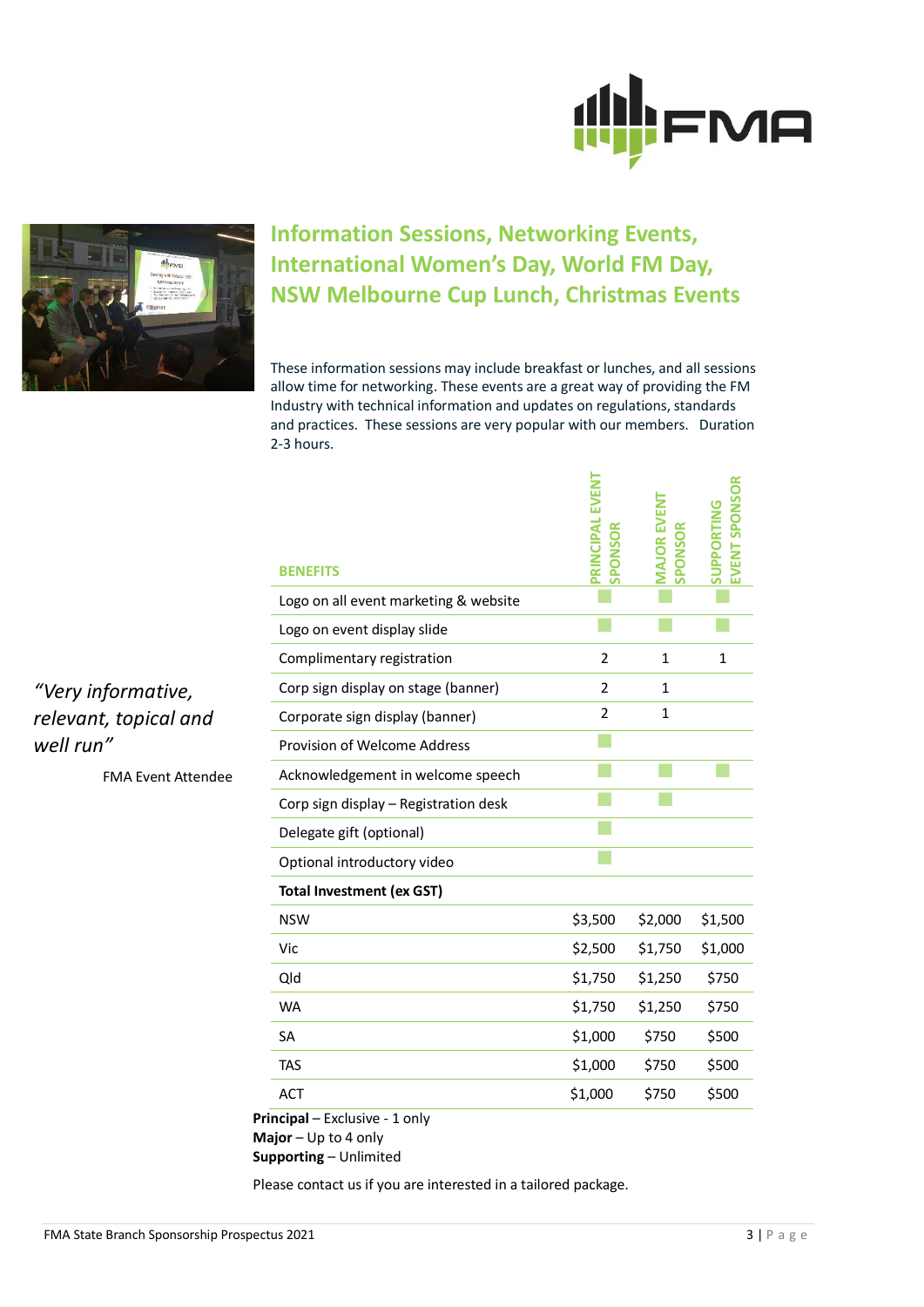



## **Sponsorship Options**

## **Site Tours**

FMA site visits can be combined with either our breakfast or lunch events or can be a standalone event that provides our members and colleagues with the opportunity to see behind the scenes at unique and diverse locations and technical installations.

Site visits are approximately 1-2 hours duration and offer an insightful tour of the some of the more dynamic and challenging workplaces for FMs.

**Past tours** have included locations and destinations such as: ICC Sydney, Parliament House, Sydney Opera House, The University of Melbourne, plus others.

| <b>BENEFITS</b>                               | EVENT<br>ᅀ     | LN3<br><b>ONSOR</b><br>흕 | <b>SPONSOR</b><br><b>SUPPORTING</b><br>EVENT |
|-----------------------------------------------|----------------|--------------------------|----------------------------------------------|
| Logo on all event marketing & website         |                |                          |                                              |
| Logo on event display slide                   |                |                          |                                              |
| Complimentary registration                    | $\overline{2}$ | $\mathbf{1}$             | $\mathbf{1}$                                 |
| Corporate sign display (banner if applicable) | $\overline{2}$ | $\mathbf{1}$             |                                              |
| Provision of Welcome Address                  |                |                          |                                              |
| Acknowledgement in welcome speech             |                |                          |                                              |
| <b>Total Investment (ex GST)</b>              |                |                          |                                              |
| <b>NSW</b>                                    | \$2,000        | \$1,500                  | \$850                                        |
| Vic                                           | \$1,000        | \$750                    | \$500                                        |
| Qld                                           | \$750          | \$500                    | \$300                                        |
| <b>WA</b>                                     |                |                          |                                              |
|                                               | \$750          | \$500                    | \$300                                        |
| <b>SA</b>                                     | \$500          | \$300                    | \$150                                        |
| <b>TAS</b>                                    | \$500          | \$300                    | \$150                                        |

**Principal** – Exclusive - 1 only **Major** – Up to 4 only **Supporting** – Unlimited

Please contact us if you are interested in a tailored package.

*"Great event, all round I was very impressed"*

FMA Event Attendee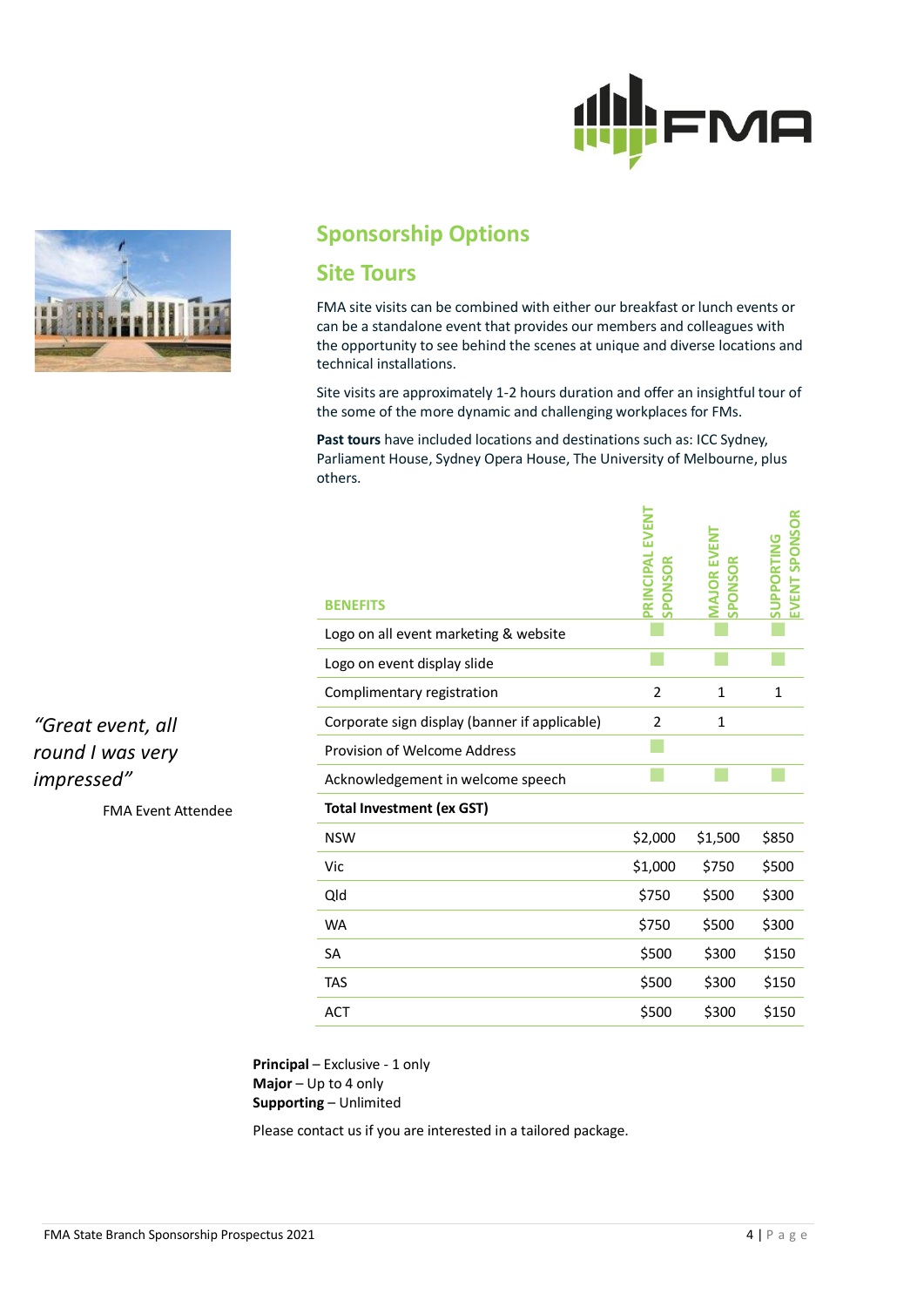

#### Sponsorship Terms and Conditions

- All sponsorships will be awarded on a first come, first served basis. The Facility Management Association of Australia (FMA) retains the right to reject any sponsor that it deems inappropriate.
- FMA Australia does not provide exclusivity in any areas unless otherwise indicated in the sections of the agreement.
- The sponsor must provide the sponsorship funds, logo image (in the format required) and other details as required (such as correct use of sponsor's name, trademarks etc) to FMA **within 10 days** of receipt of acceptance.
- If payment has not been received within 10 days, FMA reserves the right to offer the sponsorship opportunity to another company.
- If sponsorship is taken up with less than **10 business days** before the event, the sponsor must fulfil all obligations, including payment, immediately.
- Any delegate lists provided will be in line with Privacy Laws and will only contain Name and Company of attendees
- Where there is opportunity to provide signage, gifts, materials or prizes to delegates; it must be provided by, and distributed by, the sponsor.
- All signage, gifts, materials and prizes for delegates must be approved by FMA Australia a minimum 10 days prior to the event.
- Sponsorships cannot be processed without payment. Funds must be payable in Australian dollars. Refunds are not available for sponsorships.
- FMA will not be liable for damage or loss to a sponsor's properties through fire, theft, accident or any other cause, whether the result of negligence or otherwise.
- Sponsors may sponsor single or multiple events.
- For sponsorship opportunities that include signage, please note that signage is the responsibility of the sponsor including drop off and pick up. FMA will inform each sponsor of the maximum size, number of signs etc.
- There are no refunds for cancellations by sponsors. If a sponsor cancels at any time, for any reason, the sponsor will be responsible for the entire sponsorship fee.
- FMA reserve the right to make changes to the event agendas. Unforeseen circumstances may result in the substitution of a presentation, venue, topic or speaker. FMA reserves the right to reject or rescind any registration and return registration fees accordingly. Registrant, speaker, sponsor, or other attendee or agent assumes all risks incidental to participation in all event activities, including loss or damage to property and/or personal injury.
- Where FMA takes photos / videos at events, by attending you give permission to use images taken at the event, as well as any written comments on our evaluation forms, in advertising and promotion.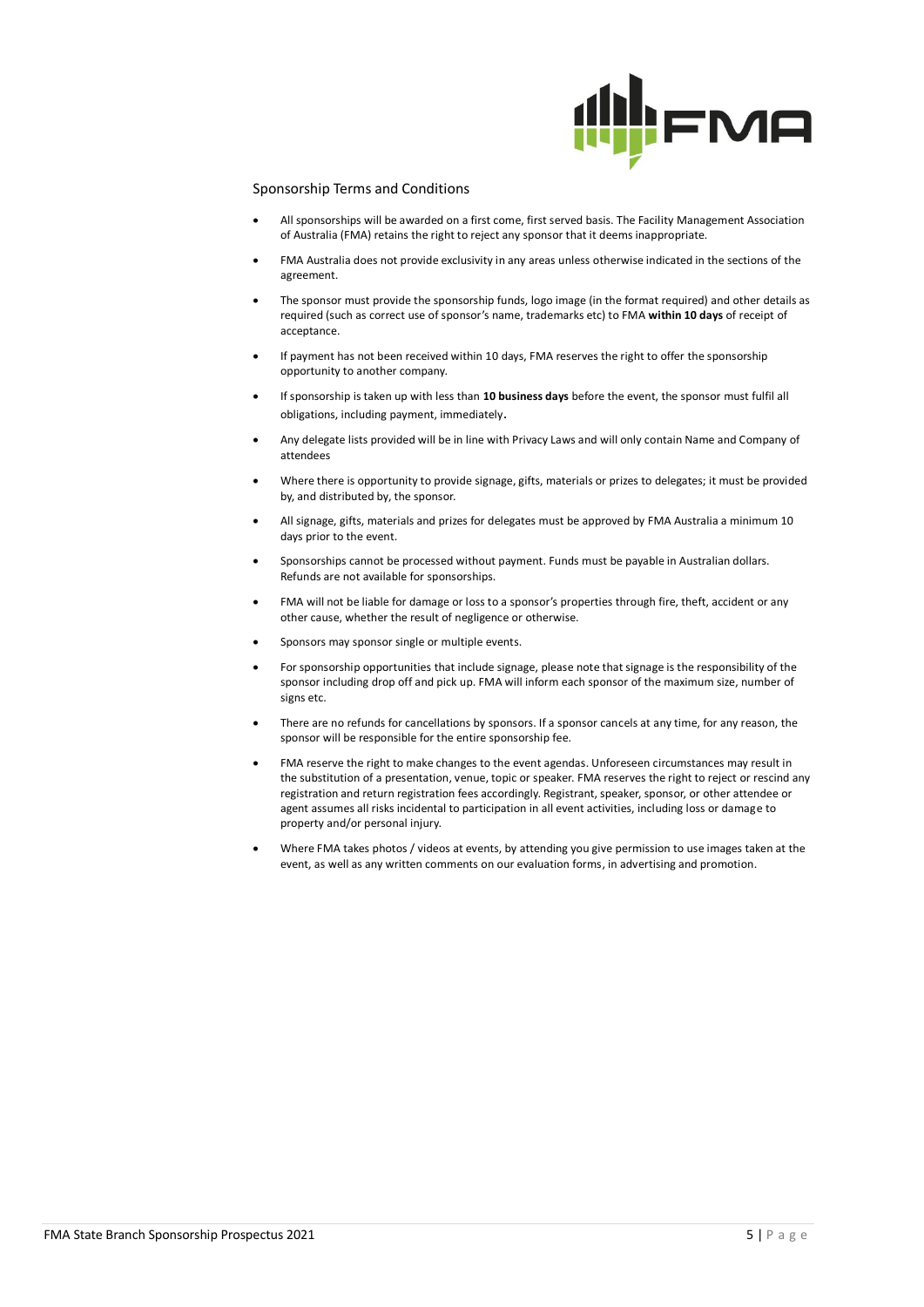

# **Sponsorship Form/Tax Invoice**

#### **FMA State Branch Event Sponsor 2020**

l,

| Company Name:        |        |           |
|----------------------|--------|-----------|
| <b>Contact Name:</b> |        |           |
| Position:            |        |           |
| Address:             |        |           |
| Suburb:              | State: | Postcode: |
| Email:               |        |           |
| Phone:               |        |           |
|                      |        |           |

Yes, we would like to support FMA Australia by becoming a sponsor of the selected event. By signing this document, we are agreeing to take part in a sponsorship arrangement, as per the terms and conditions, and confirm I have the authority of my organisation to do so.

| $\Box$ Vic       | $\square$ NSW | $\Box$ Qld        | $\square$ WA  |
|------------------|---------------|-------------------|---------------|
| $\Box$ SA        | $\square$ TAS | $\Box$ ACT        |               |
| $\Box$ Principal | $\Box$ Major  | $\Box$ Supporting | Tailored<br>H |
|                  | + GST         |                   |               |
|                  |               |                   |               |